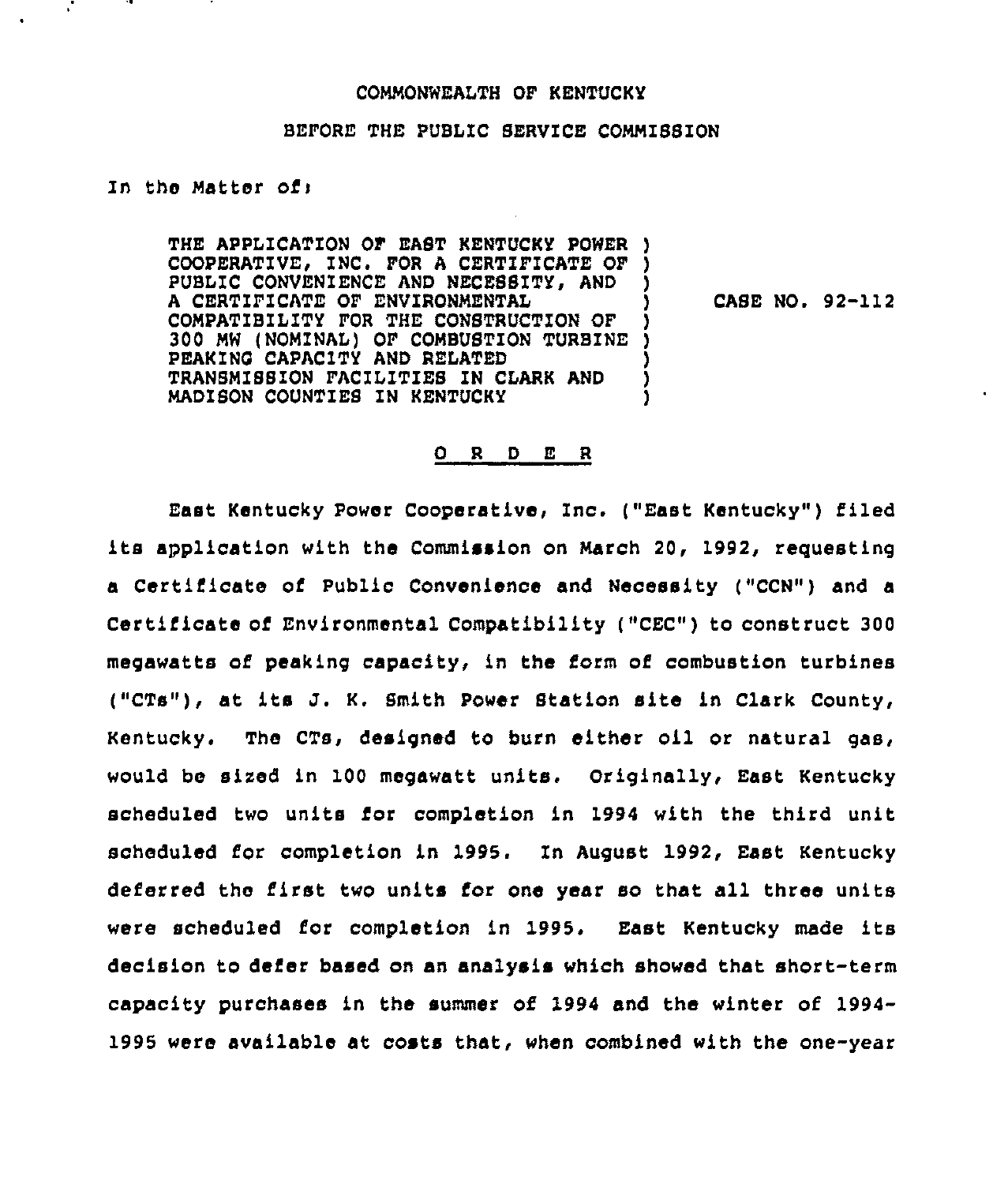deferral, would result in a lower present value revenue requirement ("PVRR") than under the original completion schedule.

The Attorney General's Utility and Rate Intervention Division ("AG") intervened in this proceeding and argued that East Kentucky should be required to explore the potential for further delaying the construction of one or more of the CTs and reducing the PVRR related to the new capacity. After a public hearing on East Kentucky's request, the Commission entered an Order on December 7, 1992, requiring East Kentucky to determine: (1) if capacity purchase alternatives were available that might permit a delay in completing some of the CTs beyond 1995;  $(2)$  what costs would be imposed by the CT supplier, Asea Brown Boveri ("ABB"), for any delay beyond 1995; and (3) the PVRR reflecting the impacts of any such delays and capacity purchases.

East Kentucky filed its response to the Commission's December 7, 1992 Order on January 8, 1993. East Kentucky's response shows that capacity purchases are available from several sources at reasonable costs but that such purchases, when combined with the costs incurred by delaying the CTs beyond 1995, produce a PVRR greater than the PVRR which results from completing the CTs in 1995.

## ANALYSIS

The supplemental information filed by East Kentucky shows that constructing the CTs in the proposed time frame is less costly than making short-term capacity purchases and deferring a portion of the proposed CT capacity beyond 1995. The primary reason for this

 $-2-$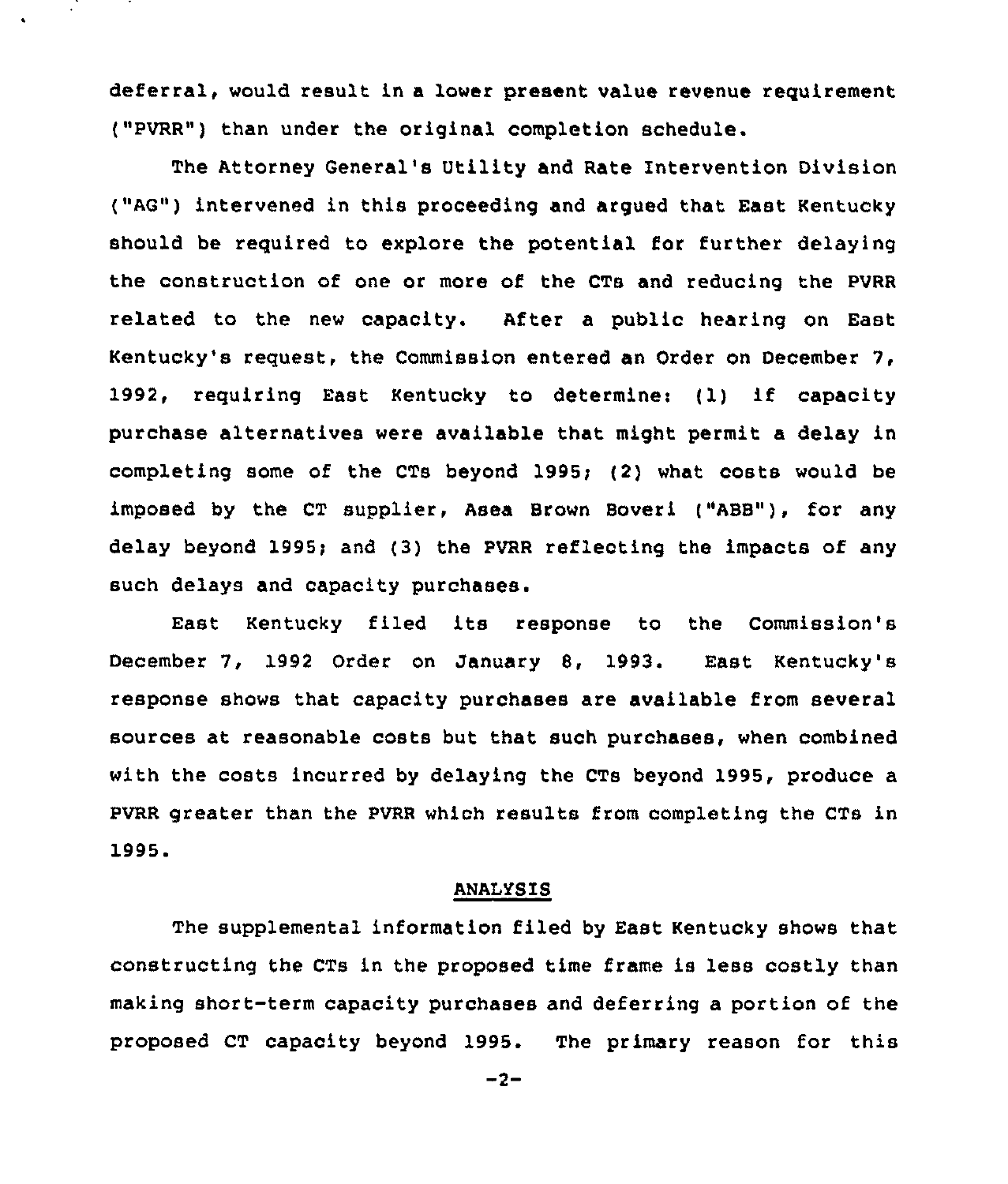result is the level of costs imposed by ABB for delaying the CTs beyond 1995. As noted by the AG, "The problem arises due to the fact that the contract was signed before this certificate case was even filed."<sup>1</sup> While recommending that East Kentucky be granted the requested CCN and CEC, the AG opines that East Kentucky should be strongly reprimanded for applying for such certificates after making a major financial commitment to the proposed construction project. The AG argues that East Kentucky should be instructed to never again submit a certificate case after a major commitment has been made to the related project.

Pursuant to KRS 278.025, East Kentucky filed a statement of environmental compatibility with the Kentucky Natural Resources and Environmental Protection Cabinet ("KNREPC") which filed its report with the Commission on Nay 14, 1992, recommending that a CEC be issued to East Kentucky for this project. KNREPC later supplemented this report with a technical review which determined that the water withdrawals from the Kentucky River for the proposed CTs would not negatively impact the downstream water supply. East Kentucky has demonstrated that it needs the requested peaking capacity and, under the circumstances arising from the timing of its contract with ABB, East Kentucky's evidence supports completing the CTs by 1995.

The AG has expressed its concerns about the procedures employed by East Kentucky in filing its application and in entering

#### $\mathbf{1}$ AG's Brief dated September 22, 1992, page 2.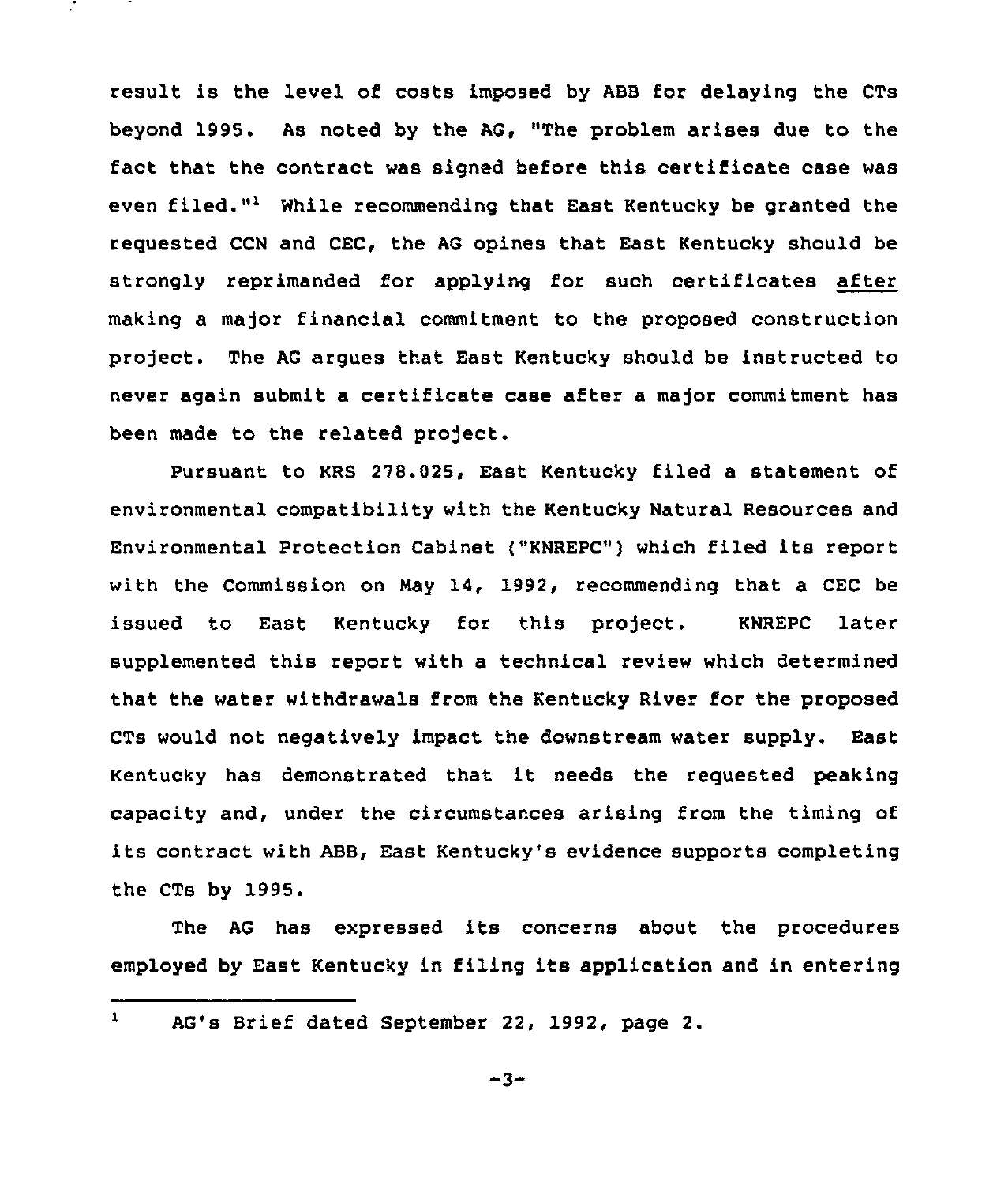into a contract for the purchase of CTs prior to such filing. The Commission shares the AG's concerns regarding East Kentucky's actions and finds the potential for misuse and abuse of the certificate process to be substantial. Under these circumstances, the Commission was placed in the position of either approving the project or potentially causing East Kentucky to incur substantial financial penalties. By separate Order, the Commission is initiating a show cause proceeding to investigate this matter and determine whether East Kentucky violated KRS 278.020(1).

## SUNMARY

After consideration of the evidence of record and being otherwise sufficiently advised, the Commission finds that:

l. East Kentucky requires <sup>300</sup> megawatts of peaking capacity by 1995 and constructing CTs at the J.K. Smith Power Station without purchasing additional capacity from other sources is the least cost alternative available to East Kentucky to meet this requirement.

2. East Kentucky's proposed construction is compatible with the requirements and regulations of the KNREPC which has recommended that a CEC be issued to East Kentucky for this project.

IT IS THEREFORE ORDERED that East Kentucky be and it is hereby granted a Certificate of Public Convenience and Necessity and a Certificate of Environmental Compatibility to proceed with the construction of 300 megawatts of peaking capacity, in the form of combustion turbines, and related electric transmission facilities as more specifically described in the application and record.

 $-4-$